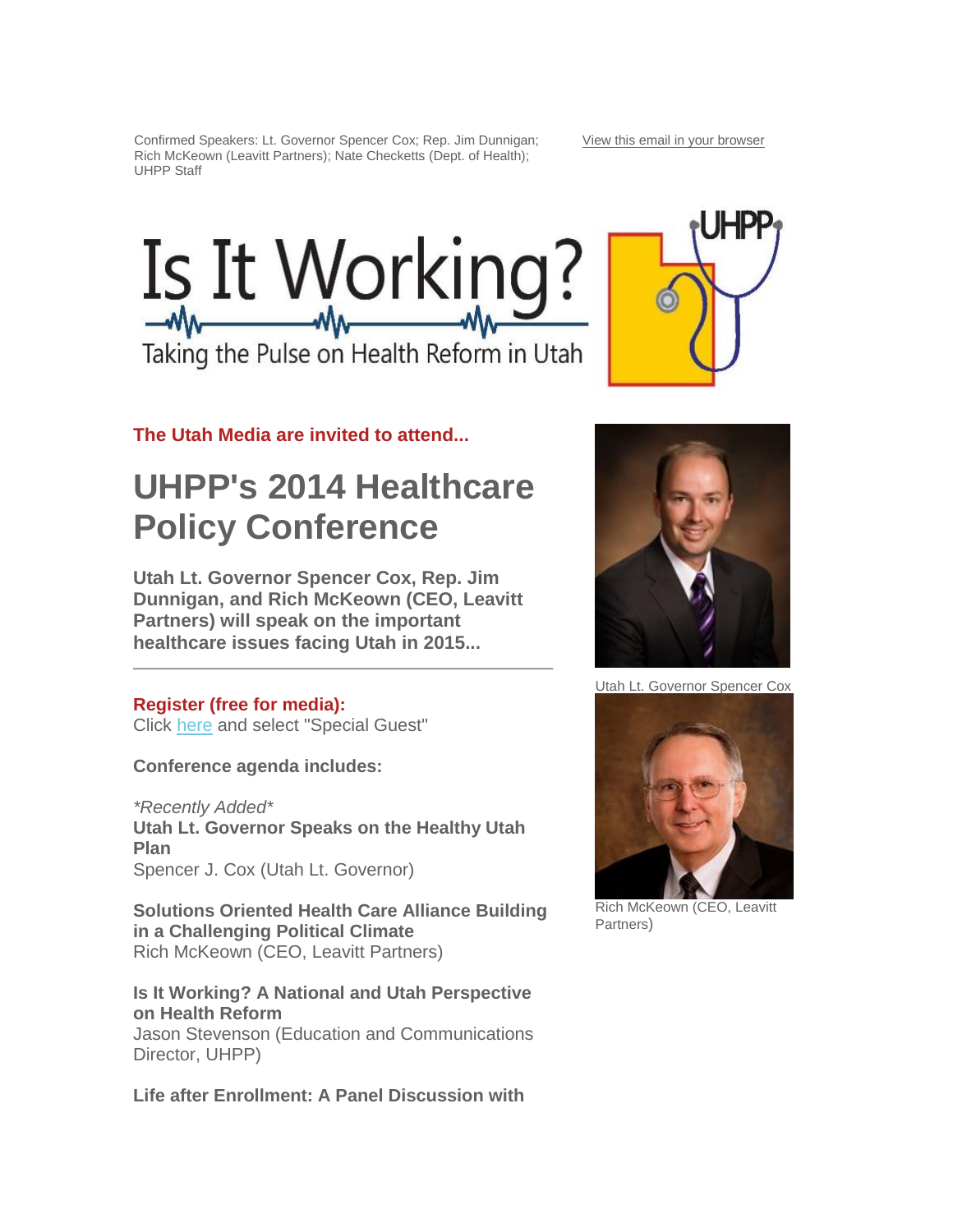#### **Utah's ACA Kitchen Cabinet**

Panel of Utah consumers with ACA insurance Moderated by Jason Stevenson

#### **The Value Question? How Can Consumers Get Better Value from Their Health Insurance?**

Lynn Quincy (Associate Director of Health Reform Policy, Consumers Union/Consumer Reports)

#### **The Value Added by Navigators: What do They Bring to the Table?**

Panel of Utah Enrollment Assistors Moderated by Randal Serr (Take Care Utah Director, UHPP)

#### **Conference Details**

#### *Is It Working? Taking the Pulse on Health Reform in Utah.*

**Date:** Tuesday, December 2, 2014 **Location:** Utah Cultural Celebration Center – Main Auditorium **Address:** 1355 3100 S., West Valley City, UT 84119 **Time:** 8am to 3:30pm **Food:** Lunch and light refreshments will be served **Parking:** Free in parking lot adjacent to center

**Register (free for media):** Click [here](https://www.eventbrite.com/e/uhpp-annual-conference-tickets-12654430743) and select "Special Guest"

Link: https://www.eventbrite.com/e/uhpp-annualconference-tickets-12654430743

Questions: Contact Jason Stevenson [\(email\)](mailto:stevenson@healthpolicyproject.org?subject=UHPP%20Conference-Media); call 801-433-2299 x.7



Nate Checketts (DOH): Rep. Jim Dunnigan (R-Taylorsville)

# Media Advisory

The **Utah Health Policy Project (UHPP)** is a nonpartisan, nonprofit organization advancing sustainable healthcare solutions for underserved Utahns through better access, education, and public policy. Learn more at www.healthpolicyproject.org

Contact: Jason Stevenson Education and Communications Director Utah Health Policy Project (UHPP) 1832 Research Way, #60

Salt Lake City, UT 84119 work: 801-433-2299 x7 cell: 617-290-8188 [Email](mailto:stevenson@health%20policyproject.org?subject=re%3A%20Media%20Advisory)



*Copyright © 2015 UHPP, All rights reserved.* You are a member of the Utah Media. Thank you.

**Our mailing address is:** UHPP